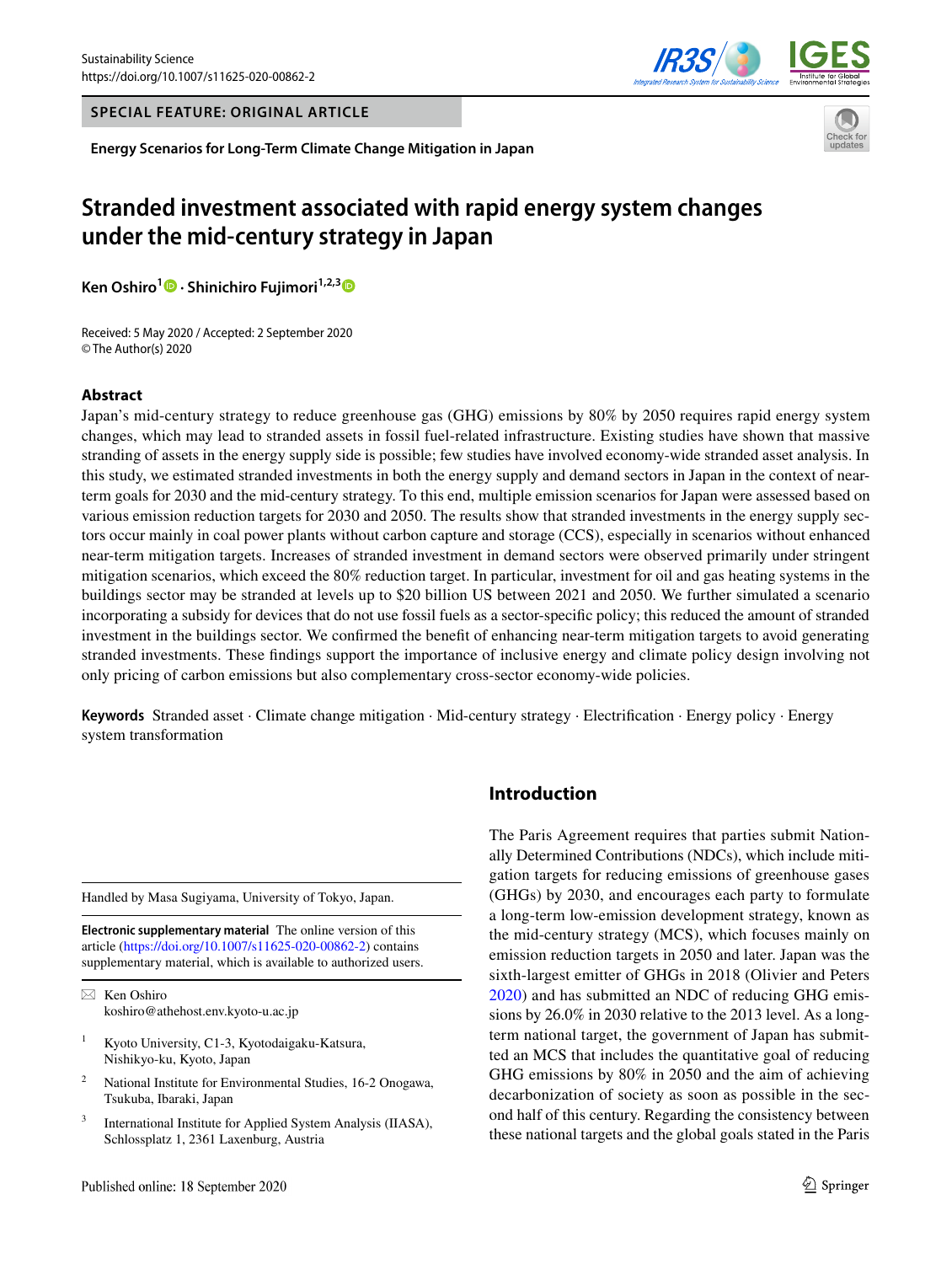Agreement, Oshiro et al. ([2019\)](#page-10-0) have suggested that the 80% reduction goal by 2050 would be on track to the global 2 °C goal in terms of the carbon budget based on the cost effectiveness allocation whereas additional efforts would be required for 1.5 °C goal, although the national emission ranges implied by the global pathways are largely depend-ing on the effort sharing scheme (van den Berg et al. [2019](#page-10-1)).

In this regard, several studies have assessed the energy and economic implications of Japan's near- to mid-term emission pathways using energy system models and integrated assessment models (IAMs), that integrate relevant disciplines such as energy, economy, agriculture, and land use into single modeling framework (Fujimori et al. [2019](#page-9-1); Kato and Kurosawa [2019;](#page-9-2) Oshiro et al. [2019](#page-10-0); Silva Herran et al. [2019;](#page-10-2) Sugiyama et al. [2019\)](#page-10-3). Generally, these national scenario analyses have suggested that attainment of both the NDC and MCS targets without strengthening the near-term target would require rapid emission reductions between 2030 and 2050, which would involve non-linear energy system transformation during this period (Oshiro et al. [2017](#page-9-3)). Such rapid transformation would involve dramatic increases in the carbon price and associated mitigation costs during this period (Fujimori et al. [2019;](#page-9-1) Sugiyama et al. [2019\)](#page-10-3). In this regard, technological, economic and political feasibility is a critical challenge for reaching the mid-century goals.

In terms of the feasibility of such drastic energy system changes, existing studies have pointed out transition risks, such as carbon lock-in, stranded investment, and premature retirement relative to the expected lifetime of fossil fuelrelated infrastructure (Campiglio et al. [2018](#page-9-4); Mercure et al. [2018;](#page-9-5) Seto et al. [2016](#page-10-4)). At the global scale, several studies using IAMs have indicated that the lack of short-term mitigation actions would lead to premature phase-out of coal power plants and stranding of fossil fuel assets, resulting in increased stranded investment in the energy supply sectors (Bertram et al. [2015](#page-9-6); Cui et al. [2019](#page-9-7); Johnson et al. [2015](#page-9-8)). At the national level, Iyer et al. [\(2017](#page-9-9)) explicitly focused

<span id="page-1-0"></span>**Table 1** Technology options included AIM/Enduse [Japan]

on disruptive changes between the US NDC and MCS, and quantifed stranded coal capacity by 2050 using the Global Change Assessment Model (GCAM). Wang et al. [\(2019\)](#page-10-5) and Malik et al. [\(2020](#page-9-10)) estimated the stranded coal capacity under the low-emission scenarios in China and India, respectively, using both global and national IAMs. These studies stressed that near-term actions including enhancement of NDCs are efective for avoiding the stranding of high-carbon infrastructure such as coal power plants without carbon capture and storage (CCS). Meanwhile, few studies have focused on the energy demand sectors rather than on the energy supply sector (Davis et al. [2010](#page-9-11); IRENA [2017](#page-9-12)). Therefore, the economy-wide risk of stranded investment and measures to avoid those risks remain unclear.

Given this background, the present study aims to clarify the risk of stranded investment in the context of rapid energy system transformation in both energy demand and supply sectors. To this end, we quantifed the stranded investment arising from rapid energy system transition between 2030 and 2050 in Japan using a bottom-up energy system model. In addition, this study aims to explore the policy implications of stranded investment risk mitigation.

## **Materials and methods**

#### **Model**

We used AIM/Enduse [Japan], which is a dynamic recursive partial equilibrium model that explicitly represents individual energy-use technologies in both the energy supply and demand sectors as listed in Table [1.](#page-1-0) The operating conditions and amount of new installation of each technology, along with the resulting energy use and GHG emissions, are calculated based on linear programming to minimize total energy system costs. The results are subject to exogenous parameters, including a technological parameter, energy service

| Sector            | Technology option<br>Sector specific energy technologies in steel, cement, petrochemical and paper production (e.g. CCS for steel/cement<br>production, Next generation coke oven, electric furnace, naphtha catalytic cracker), high efficient industrial boiler,<br>industrial heat pump, high efficient motor, inverter                                                                                                |  |  |  |  |
|-------------------|---------------------------------------------------------------------------------------------------------------------------------------------------------------------------------------------------------------------------------------------------------------------------------------------------------------------------------------------------------------------------------------------------------------------------|--|--|--|--|
| Industrial sector |                                                                                                                                                                                                                                                                                                                                                                                                                           |  |  |  |  |
| Buildings sector  | High efficient air conditioner, high efficient water heater (e.g. heat pump water heater), electric heat pump water heater,<br>fuel cell, high efficient lighting, high efficient appliance, high performance building envelope including thermal<br>insulation                                                                                                                                                           |  |  |  |  |
| Transport sector  | Fuel economy improvement, hybrid electric vehicle, plug-in hybrid electric vehicle, battery electric vehicle (BEV),<br>fuel-cell electric vehicle (FCEV), natural gas vehicle, biofuel, high efficient train, high efficient ship, high efficient<br>aircraft                                                                                                                                                             |  |  |  |  |
|                   | Power generation sector IGCC w/CCS, IGCC wo/CCS, IGFC w/CCS, IGFC wo/CCS, Advanced gas combined cycle (ACC) w/CCS, ACC<br>wo/CCS, Fuel cell gas combined cycle w/ or wo/CCS, Nuclear, Onshore wind power, Offshore wind power, Solar<br>PV, Geothermal, Bioenergy, Hydropower, Pumped hydro storage, Stationary battery storage, Reinforcing electricity<br>interconnection capacity, Hydrogen generation by electrolysis |  |  |  |  |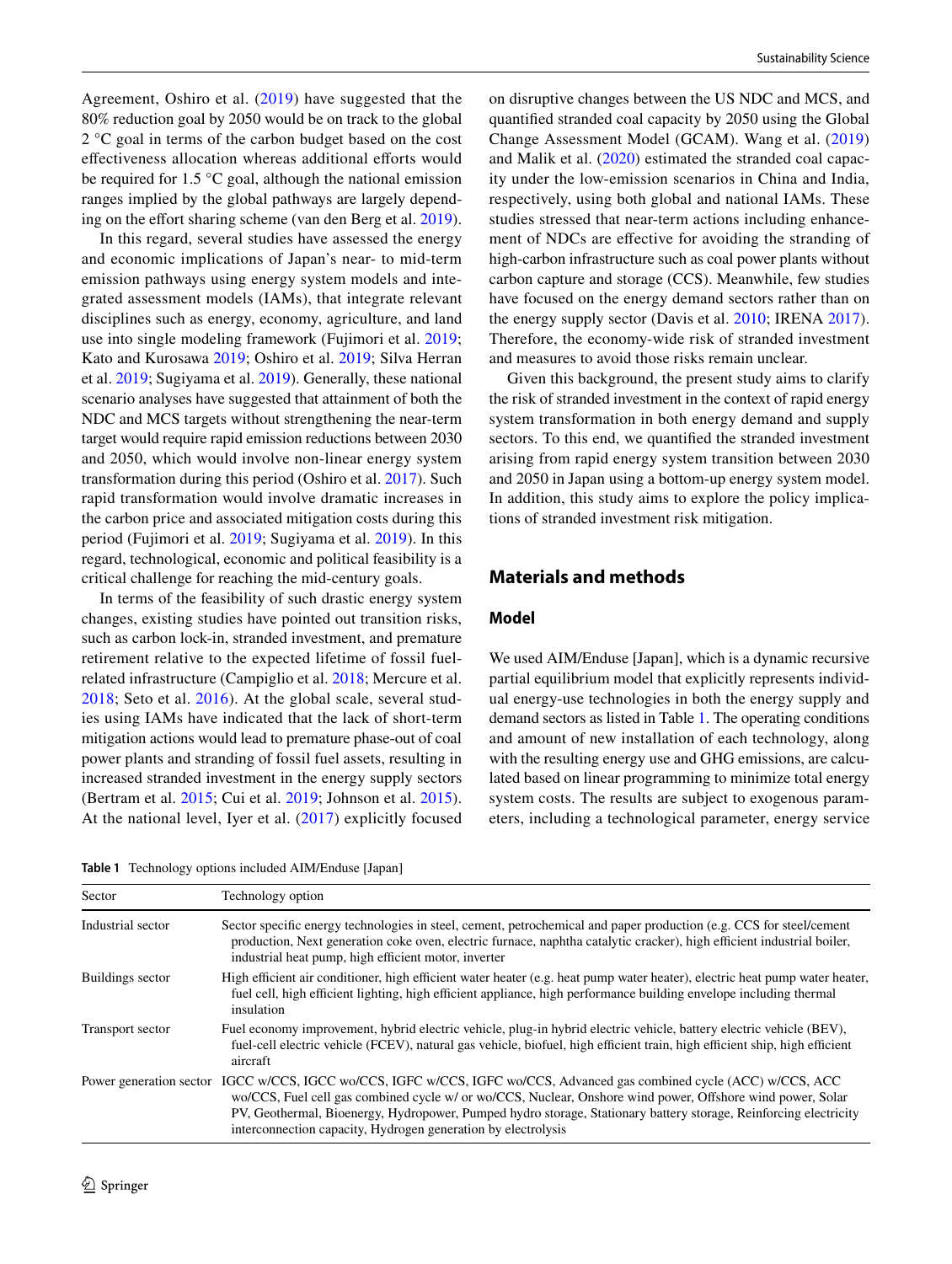demands, and emissions constraints. The detailed model description, including equations and parameter assumptions, was reported by Kainuma et al. [\(2003](#page-9-13)). For this study, we used a model that incorporates an electricity dispatch module and a detailed regional classifcation scheme that divides Japan into 10 regions (Oshiro et al. [2017](#page-9-3); Oshiro and Masui [2015](#page-9-14)). The model used in this study employs a 1-h time representation for electricity load to account for the impacts of variable renewable energies (VREs), whereas the previous version had 3-h resolution. The power sector module includes measures taken to integrate VREs into the grid, such as electricity storage, demand response (DR) using battery-powered electric vehicles and heat pump devices, and interconnections. The capacity of the energy infrastructure is calculated based on newly installed capacity and residual capacity remaining today, which is in turn calculated based on the constructed year, capacity, and expected lifetime of each plant. In the energy demand sectors, numerous mitigation options are included in the sectors of industry, buildings, and transportation, such as energy-efficient devices and fuel changes. The details of these parameter assumptions have been reported previously (Fujimori et al. [2019](#page-9-1)). Introduction of CCS is considered in the power and industry sectors, while CCS-ready and conversion to CCS-equipped plant after operation are not taken into account in the model.

The solution horizon of AIM/Enduse [Japan] is based on recursive dynamic which is myopic for technological and economical changes in the future. In each period, investment for energy technologies is determined by minimization of total energy system costs which include initial, operation and management and emission costs of technologies. The detail on investment calculation is summarized in the Electronic Supplementary Material (ESM). It means that technological and economic changes, such as availability of new technology, changes of carbon prices and energy import prices, are not taken into consideration in investment calculation.

#### **Stranded investment calculation**

In the existing literature, several indicators are used to represent the impacts of stranded assets in terms of physical or monetary units. For example, Bertram et al. [\(2015](#page-9-6)); Iyer et al. ([2017\)](#page-9-9); Malik et al. [\(2020\)](#page-9-10) used physical indicators such as the idling capacity of coal power plants as stranded asset indicators. Cui et al. [\(2019](#page-9-7)) compared the average real lifetime of coal power plants with their expected or planned lifetimes. Johnson et al. [\(2015\)](#page-9-8) appraised stranded investment in monetary units by multiplying the stranded capacity with the annualized cost. In this paper, we quantifed stranded capacity and investments. Here, stranded capacity is estimated as the stock quantity that is never in operation in each time step. The assumptions for the expected lifetime of each infrastructure and device type are summarized in Table S1 in the ESM. The stranded investment calculation in this paper followed the method of Johnson et al. [\(2015](#page-9-8)), which entails multiplying the stranded capacity by the annualized investment of each technology using a 5% interest rate. To measure the amount of stranded investments associated with climate policy implementation, the stranded capacity and investment are represented in this study as additional values compared to the baseline case wherein no additional climate policy is implemented, unless otherwise noted. Detailed descriptions of stranded investment estimation in this study, including the equations used, can be found in the Supplementary texts in the ESM.

#### **Scenario**

Assumptions on climate policy, socio-economic, and technology developments are based on the harmonized scenario design of the Energy Modeling Forum (EMF) 35 Japan Model Intercomparison Project (JMIP) (Sugiyama et al., under review). We assumed several scenarios based on a combination of diferent mitigation levels in 2030 and 2050 and considering various emission reduction speeds (Table [2](#page-2-0)). The  $26$ by $30 + 80$ by $50$  scenario, which meets the NDC target (26% reduction in 2030 with respect to the 2013 level) and the 80% reduction goal by 2050 of Japan's MCS, was used as the central scenario. We also assessed the 36by30 and 16by30 scenarios for the 2030 target, which achieve 36% and 16% reductions, respectively. In terms of the 2050 target, 70%, 85%, and 90% scenarios, referred to as 70by50, 85by50 and 90by50, were also taken into consideration. In addition to the 70by50 and 90by50 scenarios which are included in Sugiyama et al. (under review) for the sensitivity analysis, the 85by50 scenario is also evaluated because of non-linear behavior of Japan's energy systems where the reduction level exceed around 80% in the existing literatures (Oshiro et al. [2019,](#page-10-0) [2018\)](#page-9-15). Mitigation begins

| <b>Table 2</b> Summary of mitigation<br>scenarios |             |           | 2050 policy               |                                                       |                                     |                           |
|---------------------------------------------------|-------------|-----------|---------------------------|-------------------------------------------------------|-------------------------------------|---------------------------|
|                                                   |             |           | 70%                       | 80% (MCS)                                             | 85%                                 | 90%                       |
|                                                   | 2030 policy | 16%       | $16$ by $30 + 70$ by $50$ |                                                       | $16by30 + 80by50$ $16by30 + 85by50$ | $16$ by $30+90$ by $50$   |
|                                                   |             | 26% (NDC) |                           | $26by30 + 70by50$ $26by30 + 80by50$ $26by30 + 85by50$ |                                     | $26$ by $30 + 90$ by $50$ |
|                                                   |             | 36%       |                           | $36by30 + 70by50$ $36by30 + 80by50$                   | $36$ by $30 + 85$ by $50$           | $36by30 + 90by50$         |

<span id="page-2-0"></span>**Table 2** Summary of mitigatic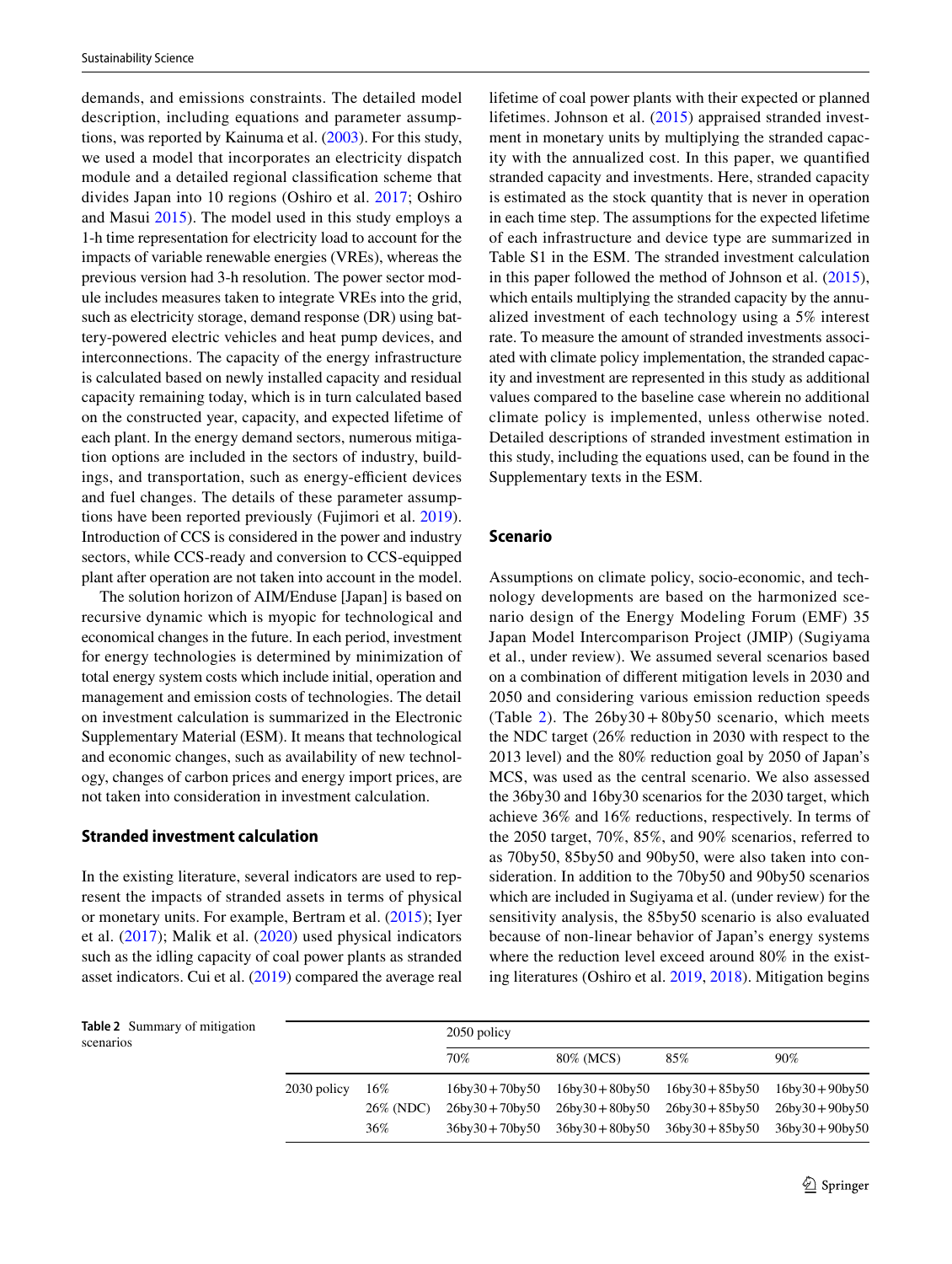in 2020 for all scenarios, and the emission trajectories are linearly interpolated between 2020 and 2030 and between 2030 and 2050.

In the baseline scenario, no specifc climate policy is taken into account, whereas mitigation options whose investment can be recovered owning to their energy saving, so called no regret options, can be introduced even in the baseline scenario in AIM/Enduse [Japan]. It should be noted that there are critical issues to assume a baseline as no-policy scenario (Grant et al. [2020\)](#page-9-16), the baseline scenario in this study, however, did not consider additional policy since Japan's emission pathways and associated energy system are very close between the no-policy and current policy scenario according to the multi-model studies conducted in Roelfsema et al. ([2020\)](#page-10-6). Also, the climate impacts on energy system, which are pointed out in Grant et al. [\(2020\)](#page-9-16), are not taken into consideration in this study.

In addition to the scenarios in EMF35-JMIP, sectoral policy scenarios were assessed in this study to explore their efects in reducing stranded investment. As a sectoral policy, we assumed introduction of a subsidy after 2030 that accounts for one-third of the installation cost of electrifed devices in the buildings sector, such as high-efficiency air conditioners and heat pump water heaters, based on a policy in Japan called the ASSET (Advanced technologies promotion Subsidy Scheme with Emission reduction Targets) scheme, implemented by the Ministry of the Environment (IGES et al. [2016](#page-9-17)).

The assumption on nuclear power availability follows Oshiro et al. ([2017](#page-9-3)), where the nuclear power generation is generally identical to that stated in the NDC, with an extension of lifetime to 60 years for some nuclear plants. This assumption is identical with the LimNUC case in the JMIP harmonized scenario (Sugiyama et al., under review). In terms of socio-economic conditions, GDP growth is based on that of the NDC until 2030, equivalent to around 1.7% growth, and with the Shared Socio-economic Pathway (SSP) 2 assumption thereafter (Riahi et al. [2017](#page-10-7)). Population growth is consistent with the medium-fertility and mediummortality estimate of the National Institute of Population and Social Security Research (IPSS [2017\)](#page-9-18). These assumptions are identical with the HarmDem scenario of Sugiyama et al. (under review). The assumptions underlying the socioeconomic and energy service demand indicators used in this study are summarized in Table S2.

#### **Results**

#### **Energy system changes**

As show in Fig. [1,](#page-4-0) long-term energy system changes in both the energy supply and demand sectors are needed to achieve the emissions reductions targets for 2030 and 2050, which are summarized in Fig. S1. As depicted in Fig. [1](#page-4-0)a–d, in all mitigation scenarios, increase of low-carbon resources which include renewables, nuclear and fossil fuel with CCS, energy efficiency improvement, and electrification are key options to meet the long-term goals. While the share of lowcarbon resources declines around 2015 due to the suspension of nuclear power, it reaches 70% or more by 2050 owing to deployment of renewables, restart of nuclear power plants and CCS. Generally, energy supply-side indicators, such as the proportions of low-carbon resources in primary energy supply and power generation, vary among scenarios after 2030 (Fig. [1a](#page-4-0)–b, Figs. S2 and S3). In the energy demand sectors, development of energy efficiency and electrification are drivers of decarbonization, and variations among scenarios are found mainly after 2040, later than the energy supply indicators (Fig. [1](#page-4-0)c, d, Fig. S4). Carbon prices and energy system costs increase over time, with especially rapid changes after 2040 in the 90by50 scenarios (Fig. [1e](#page-4-0), f). In the 36by30 scenarios, high carbon price and energy system costs are observed in 2030 due to the additional emission reductions. In those scenarios, the carbon price reaches around \$3,000 US per t- $CO<sub>2</sub>$  by 2050, and additional total energy system costs relative to the baseline account for around 2% of GDP in 2050.

#### **Stranded investments**

Stranded investments accumulated between 2021 and 2050 are summarized in Fig. [2a](#page-5-0). The total amount of stranded investment under the 16by30 scenarios is double or more those of the 26by30 and 36by30 scenarios, mainly due to greater stranded investment in the energy supply sector. By contrast, in terms of 2050 emission levels, the variations in stranded investment among scenarios are moderate, especially among the 80by50, 85by50, and 90by50 scenarios. Stranded investment in energy demand sectors is generally smaller than that in the energy supply sectors, but reaches around \$20 billion US in the 90by50 reduction scenarios. Energy demand investments are stranded mainly in the buildings sector, where they increase dramatically from 2040 to 2050 in the 85by50 and 90by50 reduction scenarios (Fig. S5). Long-term stranded investment is also observed in the industry sector, but its impact is smaller than that of the buildings sector. Stranded investment in the transport sector is mainly due to short-term stranding of the public transport such as train because of its relatively longer lifetime and residual inefficient capacities. In the 90by50 reduction scenarios, the stranded investments in energy demand sectors exceed those of energy supply sectors.

Figure [2b](#page-5-0) shows the relationship between the cumulative stranded investment and cumulative  $CO<sub>2</sub>$  emissions during 2021–2050. The gray area indicates the 95–105%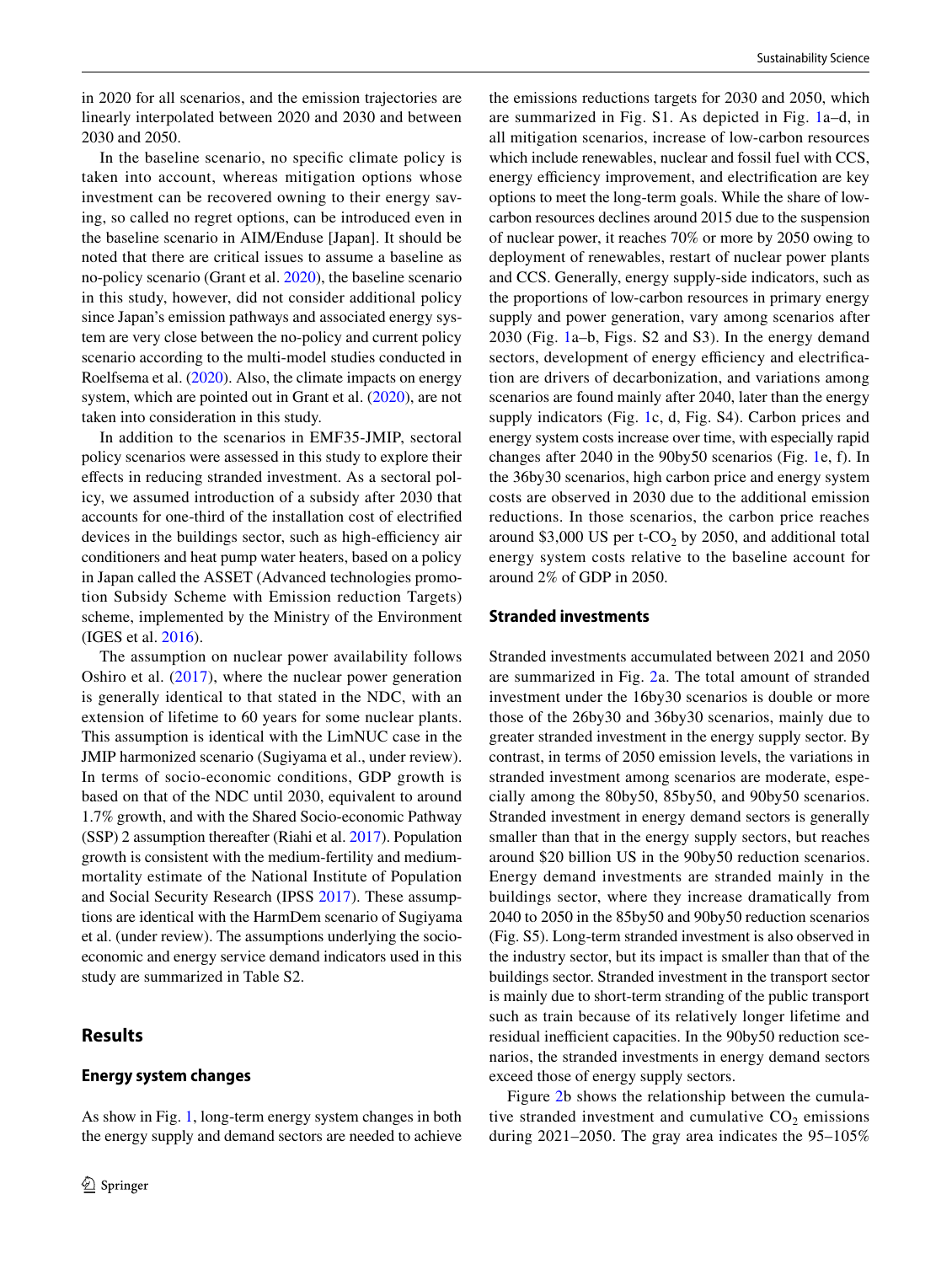

<span id="page-4-0"></span>**Fig. 1** Energy system transitions in the diferent scenarios. Share of low-carbon energies in **a** primary energy supply and **b** electricity supply, where low-carbon energies include renewables, nuclear and fossil fuel with CCS. **c** Final energy consumption relative to the 2010 level.

range of the 26by30+80by50 scenario carbon budget, which is consistent with Japan's NDC and MCS. At the levels of the NDC and MCS, the stranded investment in the 16by30 scenario accounts for more than \$75 billion US, which is approximately three times larger than that in the 26by30 scenarios. This result suggests that 2030 emission levels are the key determinant of stranded investment within a carbon budget category.

The amount of stranded investments is afected by the speed of emissions reduction and energy system transition. Figure [3](#page-6-0) shows the relationships between stranded investments and the speed of  $CO<sub>2</sub>$  emission reduction, which differ between the energy supply and demand sectors. In the energy supply sector, stranded investment increases in the 2–5% range of annual emission reductions and becomes saturated in scenarios where the emission reduction rate exceeds 5%. The near-term goal level also drives saturation of stranded investments in the energy supply sector. By contrast, there is an exponential relationship between stranded investments in

**d** Share of electricity in total fnal energy demand. **e** Carbon prices. **f** Additional energy system costs per GDP relative to the baseline. The line color refers to the emission reduction rate in 2050 relative to the 2010 level

energy demand sectors and the speed of emission reduction. Although stranded investment in energy demand sectors is trivial with changes of less than 5% in annual emissions, it rises exponentially at higher emission reduction rates.

#### **Stranded investment in energy supply**

As shown in Fig. [2a](#page-5-0), the energy supply sector is the largest contributor to total stranded investment in most scenarios. This result is due to the rapid system transition in the energy supply sector, especially upscaling of low-carbon energies, and the associated phase-out of fossil fuel-related infrastructure. Figure [4a](#page-7-0) shows the stranded coal capacity over time without CCS. Because the capacity factor of coal power plants without CCS in 2050 approaches zero in all scenarios (Fig. [4](#page-7-0)b), the stranded capacity in 2050 is comparable to the residual coal capacity shown in Fig. S6. In the 16by30 scenarios, because installation of new coal plants continues until 2030 (Fig. S7), stranded capacity accounts for more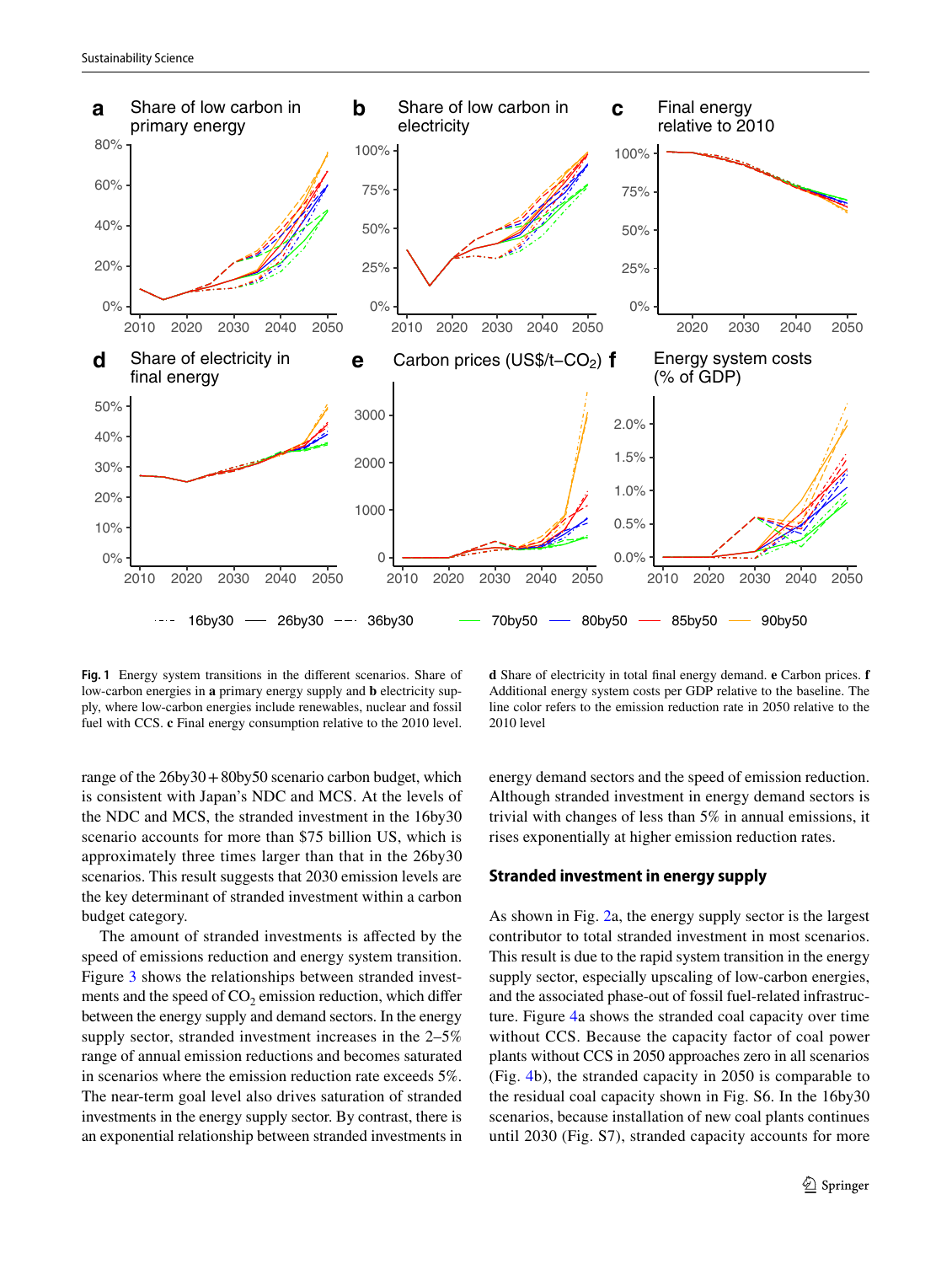

<span id="page-5-0"></span>**Fig. 2 a** Cumulative stranded investment between 2021 and 2050. The horizontal axis refers to the emission reduction level in 2050. The placement of bars refers to the 2030 target. Because the additional investments from the baseline scenarios are shown here, some

than 30 GW between 2040 and 2050. By contrast, stranded capacity peaks before 2040 in the 26by30 and 36by30 scenarios, with levels around 10 GW or less by 2050. Because the stranded coal capacity peaks around 2030–2040 and declines thereafter in most scenarios, stranded investment in energy supply sectors becomes saturated, as shown in Fig. [3b](#page-6-0). The capacity factor of gas power plants accounts for around 20% or less by 2050 in the 80by50–90by50 scenarios (Fig. [4c](#page-7-0)), and stranded gas capacity without CCS is limited compared with that of coal (Fig. S8). This diference is due to the role of gas power plants as back-up power generation resources for integration of VREs into the electricity grid in conjunction with other resources, such as electricity storage batteries and demand responses.

Figure S9a depicts the comparison of the stranded coal capacity and capacity of coal with CCS. Since the capacity of coal with CCS accounts for around a half of peak stranded capacity in some scenarios, it suggests the possibility of reducing stranded investment by introducing power plants with CCS-ready. Nevertheless, the peak stranded capacity still reaches more than 20GW in the most of 16by30 scenarios when assuming CCS-ready is fully implemented for coal power plants (Fig. S9b).

sectors resulted in negative value. **b** Cumulative stranded investments as a function of cumulative  $CO<sub>2</sub>$  emissions between 2021 and 2050. The colors of shaded area refer to the level of carbon budgets

#### **Stranded investment in energy demand**

Increased stranded investments in energy demand sectors occur mainly under deep decarbonization scenarios that require 85% and 90% emission reductions by 2050. In particular, the buildings sector would face premature retirement of fossil fuel-related devices (e.g., oil and gas space- and water-heating systems). Figure [5a](#page-8-0) shows the investment in non-fossil technologies in the buildings sector, including renewables, electricity, heat, and hydrogen under selected scenarios in which the carbon budgets are similar to that of the  $26$ by $30 + 80$ by $50$  scenario. The results in other scenarios are summarized in Fig. S 10. In the  $16\text{by}30 + 90\text{by}50$  scenario, non-fossil investment increases by more than six times between 2040 and 2050. In the  $26$ by $30 + 80$ by $50$  and  $26$ by $30 + 85$ by $50$  scenarios, the investment level is doubled and tripled during this period, respectively, leading to increased electrifcation rates between 2040 and 2050 (Fig. [1d](#page-4-0)). Similarly, stranded investment can occur in the industry and transport sectors, but these impacts are smaller than those in the buildings sector (Fig. [2a](#page-5-0), Fig. S5). While lifetime of sector specifc technologies in the industry sector is assumed around 30 years similar to thermal power plants in the power sector, stranded investment in the industry sector is much smaller than that in the power sector. It is because some industrial technologies are already introduced in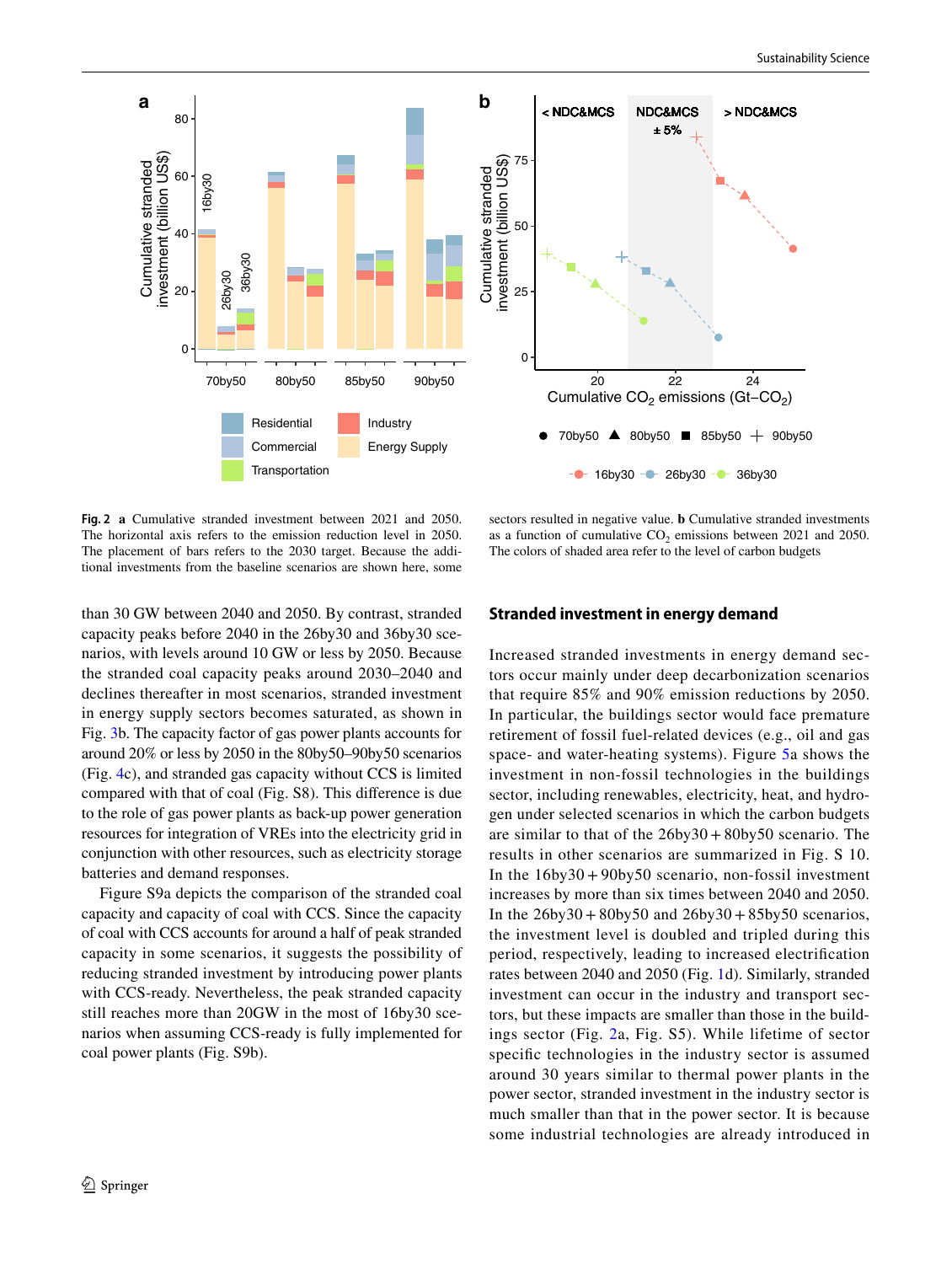

<span id="page-6-0"></span>**Fig. 3** Relationship between average annual rate of  $CO<sub>2</sub>$  emissions reduction and stranded investment in **a** energy sector, **b** energy supply sectors, and **c** energy demand sectors

the baseline scenario and the most of technologies are exhausted in the mitigation scenarios.

## **Efects of sectoral policies**

Given the impacts of stranded investments in the buildings sector under the most stringent scenarios, the effects of sectoral policies on reducing the stranded investment were estimated. Figure [5](#page-8-0)b and Fig. S11 show comparison of stranded investments in the buildings sector between scenarios with and without the sector-specifc policies that promote near-term penetration of non-fossil infrastructure. Sectoral policies can reduce stranded investments in the buildings sector by onethird in the 16by30+90by50 scenario. In the most scenarios, sectoral policies result in decrease of stranded investment in the buildings sector, whereas in the limited scenarios, such as the 36by30+80by50 scenario, stranded investments in the SecPol scenario is larger than that of NoSecPol scenario because the sectoral policy would cause earlier retirement of fossil based devices between 2030 and 2040 (Fig. S12). The required subsidy accounts for about \$15 billion US per year in 2050, which is equivalent to around 0.2% of GDP (Fig. S13). The amount of subsidy is similar across all scenarios because end-use electrifcation is the important mitigation option by 2050. Although the implementation of sectoral policies is efective for avoiding generating stranded investments, the cumulative amount of stranded investment in the buildings sector in the 16by30+90by50 scenario is much larger than that in the 26by30+80by50 scenario. This result implies that nearterm mitigation is still a critical driver of stranded investment in both the energy demand and supply sectors, even though the sectoral specifc policies are implemented.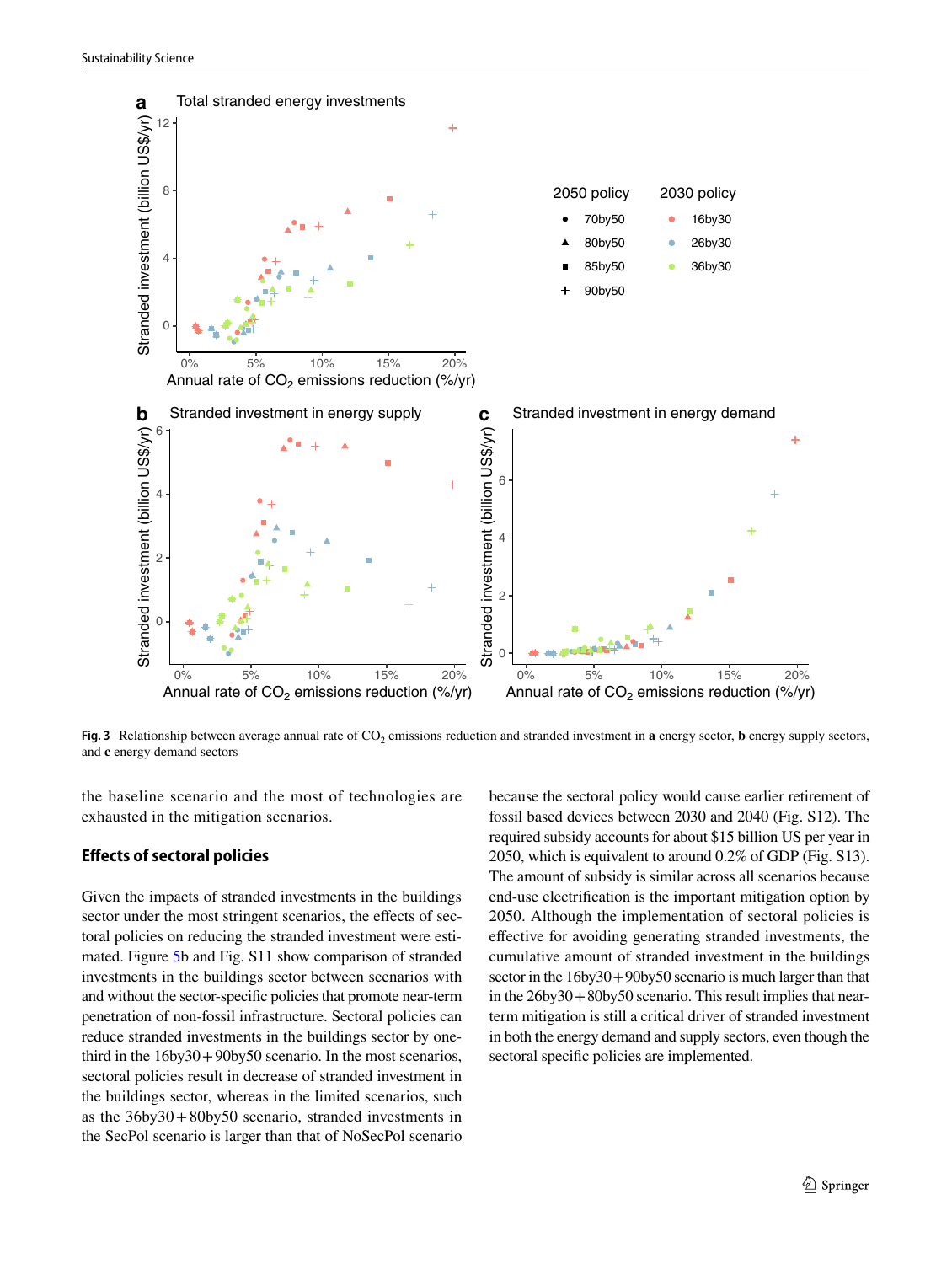

<span id="page-7-0"></span>**Fig. 4 a** Stranded coal capacity for power generation without CCS, and average capacity factor of **b** coal power plant without CCS, and **c** gas without CCS

## **Discussion and conclusion**

Based on the scenario analysis presented in the previous sections, we explored two processes driving increases in stranded investment. First, energy supply investment can be stranded beginning in the near term due to delayed mitigation action and associated development of emission-intensive infrastructure, such as coal-fred power plants without CCS. In this case, the energy supply infrastructure becomes idle when the emission constraints become stringent. Second, energy demand investment becomes stranded during rapid emission reductions and the associated energy system transition around 2050 under the deep decarbonization scenarios. This result is mainly due to the need for removal of residual emissions from fossil fuel-related infrastructure in the demand sectors, such as gas and oil heaters and boilers, to attain rapid electrifcation. In some scenarios with a 90% reduction in 2050, the amount of stranded investment in energy demand sectors exceeds that in energy supply sectors. From these fndings, it is reconfrmed that weak near-term mitigation actions would exacerbate the feasibilities of longterm climate goals.

Nevertheless, the impacts of stranded investment can be reduced through near-term actions and sectoral policy implementation. In the energy supply sector, the stranded coal capacity can be reduced by half or more by strengthening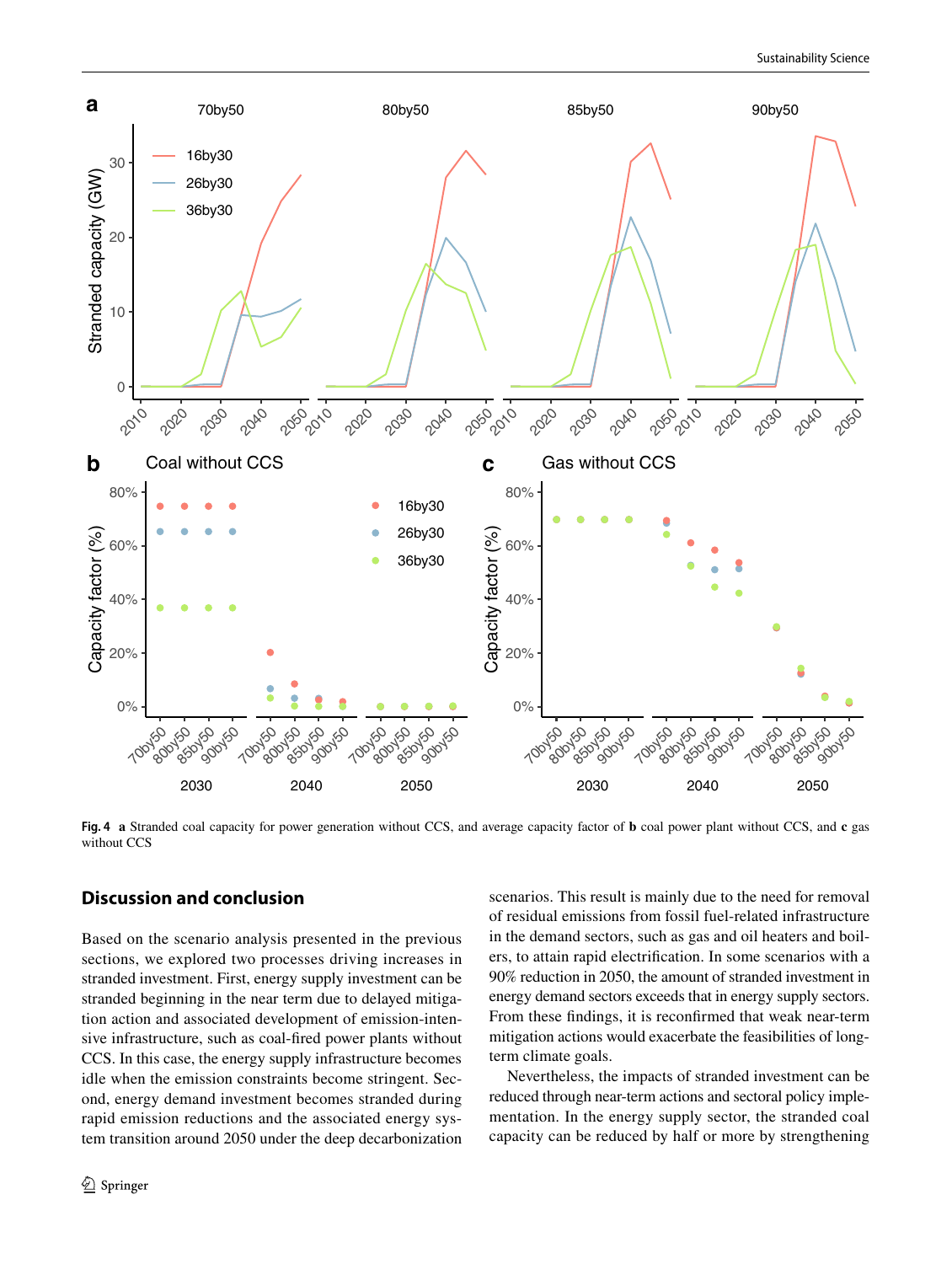



<span id="page-8-0"></span>**Fig. 5 a** Investments for non-fossil-based technologies in the buildings sector. Non-fossil technologies include renewables, electricity, heat, and hydrogen. **b** Cumulative stranded investment between 2021 and 2050 in the buildings sectors. NoSecPol indicates the default sce-

narios without sector specifc policy. SecPol indicates scenarios with sector specifc policy. Only the scenarios where carbon budget category is same with the 26by30+80by50 scenario are presented

the 2030 emission target. Implementation of CCS-ready for coal power plants would also be efective to reduce stranded coal capacity, while their economic attractiveness is depending on the remaining lifetime of power plants. In energy demand sectors, stranded investments can also be reduced by implementing sector-specifc policies, such as a subsidy for devices that do not use fossil fuels. A 33% subsidy for electrifed technologies such as heat pump space- and water-heating systems would lessen stranded investments in the buildings sector by one-third. This fnding indicates that holistic policy design in conjunction with implementation of a simple carbon pricing policy could make the deep decarbonization goal feasible.

There are several limitations and caveats to interpretation of the stranded investment estimates in this study. First, in this study, we used a myopic energy system model that does not account for future changes in the operating rate of each infrastructure type; hence, the stranded capacity might be overestimated compared to the intertemporal model. Nevertheless, according to an existing multi-model study (Bertram et al. [2015\)](#page-9-6), the amount of stranded investment estimated with a myopic model is not always higher than that based on intertemporal optimization. Therefore, the model type used for each time horizon would not signifcantly afect the key fndings of this study. Secondly, Japan's NDC states that the share of coal is targeted at around 26%

of total power generation, equivalent to 277 billion kWh in 2030. In this study, coal power generation in 2030 was estimated at 0.86 EJ in the 26by30 scenarios (239 billion kWh) based on a cost-optimization mechanism. If the energy policy is implemented as planned, stranded capacity may become greater than the estimates reported in this study. Third, whereas stranded investment is represented by the cumulative investment between 2021 and 2050, as shown in Fig. [2,](#page-5-0) the stranding of long-life infrastructure such as coal power plants without CCS could occur after 2050, especially in the 26by30 and 16by30 scenarios, as shown in Fig. [4](#page-7-0)a. Although the cumulative amount of stranded investment by 2050 which was similar between the 26by30 and 36by30 scenarios than that of the 26by30 scenario, would be greater if impacts in the second half of this century were considered. Fourth, while this study considered only a subsidy for electrifed devices as a sectoral policy, many other policies that can reduce stranded investment risks are possible. For example, a fossil fuel use ban would directly reduce the amount of stranded investment in energy demand sectors. In addition, support for other decarbonized energy carriers in addition to electricity, such as the renewable sources of bioenergy, heat, and hydrogen, would be efective. Policies promoting structural changes, such as efective urban design targeting efective use of centralized district heating, would also help to reduce the stranding of investment in end-use devices.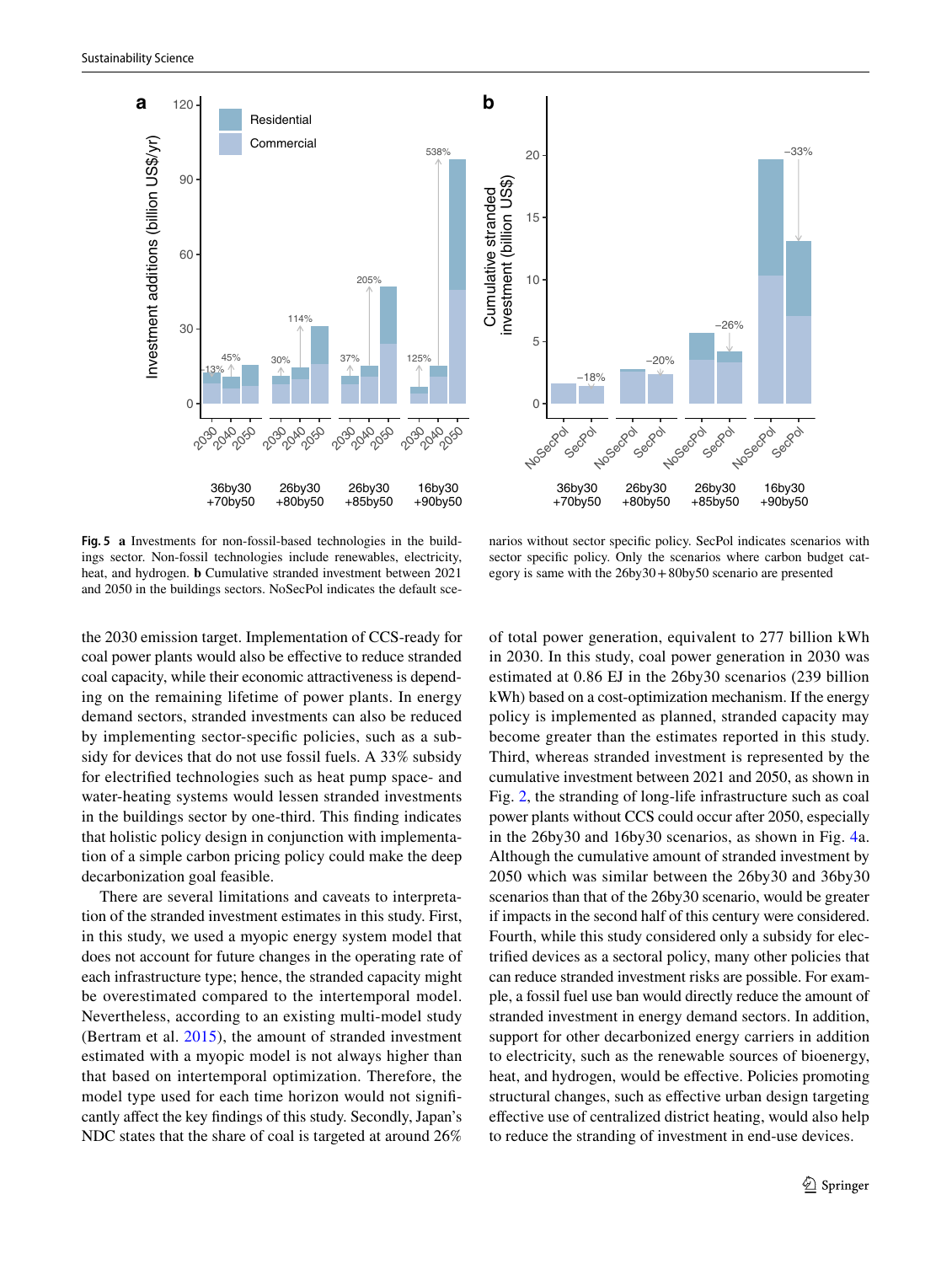The fndings of this study have several policy implications in the Japanese context. First, in accordance with existing modeling investigations, this study confrmed the requirement for high carbon prices of around \$3,000 US per t- $CO<sub>2</sub>$  in 2050 under the 90by50 scenario (Fig. [1](#page-4-0)e). While implementation of carbon pricing alone might create stranded investments in energy demand sectors, the impact of stranded investment can be reduced signifcantly (i.e., by one-third) if carbon pricing is complemented by sector-specifc policies, such as subsidies for low-carbon devices. Because the removal of energy devices before their expected lifetime would be very challenging without very strong policy interventions, especially in the private sector, implementation of a comprehensive climate policy in the near term is critical for the longer-term challenges associated with decarbonization. To this end, policymakers should be informed about which technology to install in the long term. In this regard, energy and climate scenario analysis using an energy system model should play an important role in policy design. Second, in energy supply sectors, while the results show that the capacity factor of natural gas power plants without CCS decreased to less than 30% by 2050, the most of their capacity are not stranded owing to their role as back-up capacity for VREs integration. Given this role of natural gas power, complementary policies are essential to maintaining the required back-up capacity.

**Acknowledgements** This study was supported by JSPS KAKENHI Grant no. JP20K14860, the Environmental Research and Technology Development Fund (JPMEERF20201002) of the Environmental Restoration and Conservation Agency of Japan, and the Sumitomo Foundation Environmental Research Fund.

**Open Access** This article is licensed under a Creative Commons Attribution 4.0 International License, which permits use, sharing, adaptation, distribution and reproduction in any medium or format, as long as you give appropriate credit to the original author(s) and the source, provide a link to the Creative Commons licence, and indicate if changes were made. The images or other third party material in this article are included in the article's Creative Commons licence, unless indicated otherwise in a credit line to the material. If material is not included in the article's Creative Commons licence and your intended use is not permitted by statutory regulation or exceeds the permitted use, you will need to obtain permission directly from the copyright holder. To view a copy of this licence, visit <http://creativecommons.org/licenses/by/4.0/>.

## **References**

- <span id="page-9-6"></span>Bertram C, Johnson N, Luderer G, Riahi K, Isaac M, Eom J (2015) Carbon lock-in through capital stock inertia associated with weak near-term climate policies. Technol Forecast Soc Chang 90:62–72. <https://doi.org/10.1016/j.techfore.2013.10.001>
- <span id="page-9-4"></span>Campiglio E, Dafermos Y, Monnin P, Ryan-Collins J, Schotten G, Tanaka M (2018) Climate change challenges for central banks and fnancial regulators. Nature Clim Change 8:462–468. [https://](https://doi.org/10.1038/s41558-018-0175-0) [doi.org/10.1038/s41558-018-0175-0](https://doi.org/10.1038/s41558-018-0175-0)
- <span id="page-9-7"></span>Cui RY, Hultman N, Edwards MR, He L, Sen A, Surana K, McJeon H, Iyer G, Patel P, Yu S, Nace T, Shearer C (2019) Quantifying operational lifetimes for coal power plants under the Paris goals. Nature Commun 10:4759. [https://doi.org/10.1038/s41467-019-](https://doi.org/10.1038/s41467-019-12618-3) [12618-3](https://doi.org/10.1038/s41467-019-12618-3)
- <span id="page-9-11"></span>Davis SJ, Caldeira K, Matthews HD (2010) Future CO2 emissions and climate change from existing energy infrastructure. Science 329:1330–1333.<https://doi.org/10.1126/science.1188566>
- <span id="page-9-1"></span>Fujimori S, Oshiro K, Shiraki H, Hasegawa T (2019) Energy transformation cost for the Japanese mid-century strategy. Nature Commun 10:4737. <https://doi.org/10.1038/s41467-019-12730-4>
- <span id="page-9-16"></span>Grant N, Hawkes A, Napp T, Gambhir A (2020) The appropriate use of reference scenarios in mitigation analysis. Nature Clim Change 10:605–610.<https://doi.org/10.1038/s41558-020-0826-9>
- <span id="page-9-17"></span>IGES, EDF, IETA (2016) Japan: market-based climate policy case study. [https://www.ieta.org/resources/Resources/Case\\_Studi](https://www.ieta.org/resources/Resources/Case_Studies_Worlds_Carbon_Markets/2016/Japan_Case_Study_2016.pdf) [es\\_Worlds\\_Carbon\\_Markets/2016/Japan\\_Case\\_Study\\_2016.pdf](https://www.ieta.org/resources/Resources/Case_Studies_Worlds_Carbon_Markets/2016/Japan_Case_Study_2016.pdf)
- <span id="page-9-18"></span>IPSS (2017) Population projections for Japan: 2016 to 2065. In: National Insitute of Population and Social Security Research. [https://www.ipss.go.jp/pp-zenkoku/e/zenkoku\\_e2017/pp\\_zenko](http://www.ipss.go.jp/pp-zenkoku/e/zenkoku_e2017/pp_zenkoku2017e.asp) [ku2017e.asp](http://www.ipss.go.jp/pp-zenkoku/e/zenkoku_e2017/pp_zenkoku2017e.asp)
- <span id="page-9-12"></span>IRENA (2017) Stranded assets and renewables: how the energy transition afects the value of energy reserves, buildings and capital stock. In: International Renewable Energy Agency (IRENA), Abu Dhabi. [https://www.irena.org/-/media/Files/IRENA/Agency/Publi](https://www.irena.org/-/media/Files/IRENA/Agency/Publication/2017/Jul/IRENA_REmap_Stranded_assets_and_renewables_2017.pdf) [cation/2017/Jul/IRENA\\_REmap\\_Stranded\\_assets\\_and\\_renew](https://www.irena.org/-/media/Files/IRENA/Agency/Publication/2017/Jul/IRENA_REmap_Stranded_assets_and_renewables_2017.pdf) [ables\\_2017.pdf](https://www.irena.org/-/media/Files/IRENA/Agency/Publication/2017/Jul/IRENA_REmap_Stranded_assets_and_renewables_2017.pdf)
- <span id="page-9-9"></span>Iyer G, Ledna C, Clarke L, Edmonds J, McJeon H, Kyle P, Williams JH (2017) Measuring progress from nationally determined contributions to mid-century strategies. Nature Clim Change 7:871–874. <https://doi.org/10.1038/s41558-017-0005-9>
- <span id="page-9-8"></span>Johnson N, Krey V, McCollum DL, Rao S, Riahi K, Rogelj J (2015) Stranded on a low-carbon planet: implications of climate policy for the phase-out of coal-based power plants. Technol Forecast Soc Chang 90:89–102. [https://doi.org/10.1016/j.techf](https://doi.org/10.1016/j.techfore.2014.02.028) [ore.2014.02.028](https://doi.org/10.1016/j.techfore.2014.02.028)
- <span id="page-9-13"></span>Kainuma M, Matsuoka Y, Morita T (2003) Climate policy assessment: Asia-Pacifc integrated modeling. Springer, Tokyo
- <span id="page-9-2"></span>Kato E, Kurosawa A (2019) Evaluation of Japanese energy system toward 2050 with TIMES-Japan—deep decarbonization pathways. Energy Procedia 158:4141–4146. [https://doi.org/10.1016/j.egypr](https://doi.org/10.1016/j.egypro.2019.01.818) [o.2019.01.818](https://doi.org/10.1016/j.egypro.2019.01.818)
- <span id="page-9-10"></span>Malik A, Bertram C, Després J, Emmerling J, Fujimori S, Garg A, Kriegler E, Luderer G, Mathur R, Roelfsema M, Shekhar S, Vishwanathan S, Vrontisi Z (2020) Reducing stranded assets through early action in the Indian power sector. Environ Res Lett. <https://doi.org/10.1088/1748-9326/ab8033>
- <span id="page-9-5"></span>Mercure JF, Pollitt H, Viñuales JE, Edwards NR, Holden PB, Chewpreecha U, Salas P, Sognnaes I, Lam A, Knobloch F (2018) Macroeconomic impact of stranded fossil fuel assets. Nature Clim Change 8:588–593.<https://doi.org/10.1038/s41558-018-0182-1>
- <span id="page-9-0"></span>Olivier JGJ, Peters JAHW (2020) Trends in global CO2 and total greenhouse gas emissions: 2019 report. In: PBL Netherlands Environmental Assessment Agency, The Hague. [https://www.pbl.nl/sites](https://www.pbl.nl/sites/default/files/downloads/pbl-2020-trends-in-global-co2-and-total-greenhouse-gas-emissions-2019-report_4068.pdf) [/default/fles/downloads/pbl-2020-trends-in-global-co2-and-total](https://www.pbl.nl/sites/default/files/downloads/pbl-2020-trends-in-global-co2-and-total-greenhouse-gas-emissions-2019-report_4068.pdf) [-greenhouse-gas-emissions-2019-report\\_4068.pdf](https://www.pbl.nl/sites/default/files/downloads/pbl-2020-trends-in-global-co2-and-total-greenhouse-gas-emissions-2019-report_4068.pdf)
- <span id="page-9-14"></span>Oshiro K, Masui T (2015) Difusion of low emission vehicles and their impact on CO2 emission reduction in Japan. Energy Policy 81:215–225.<https://doi.org/10.1016/j.enpol.2014.09.010>
- <span id="page-9-3"></span>Oshiro K, Kainuma M, Masui T (2017) Implications of Japan's 2030 target for long-term low emission pathways. Energy Policy 110:581–587. <https://doi.org/10.1016/j.enpol.2017.09.003>
- <span id="page-9-15"></span>Oshiro K, Masui T, Kainuma M (2018) Transformation of Japan's energy system to attain net-zero emission by 2050. Carbon Manag 9:493–501.<https://doi.org/10.1080/17583004.2017.1396842>